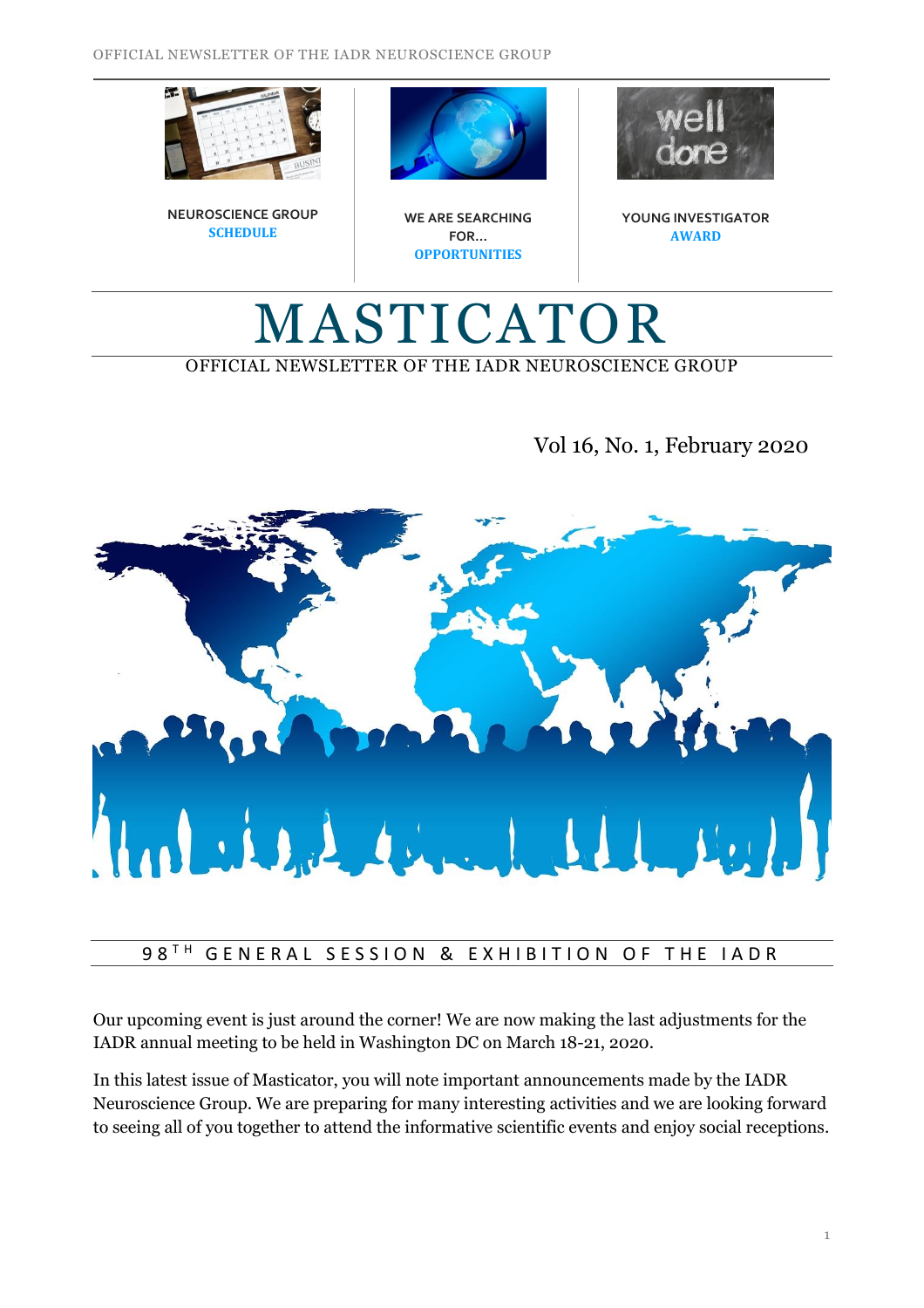# NEUROSCIENCE GROUP SCHEDULE

## SPONSORED AND CO-SPONSORED EVENTS

#### **Wednesday, March 18, 2020**

**8:30 AM – 10:00 AM** *Oral Session*

- Neural development and regeneration: implications for function and pain management. Location: Room 150A.

**1:30 PM – 3:00 PM** *Poster Award Competition* - IADR Neuroscience Group Young Investigator Awards by Wiley-Blackwell Journal of Oral Rehabilitation Location: Room 209B *Only for the contestants and judges*

#### **3:15 PM – 4:45 PM**

#### *Symposium*

- Evolving Therapies to Maintain Vital Dentin-pulp Complex: 100 Years of Innovation Location: Room 146C

**5 PM – 7:30 PM: Opening Ceremonies, Awards Program and Welcome Reception - Ballroom B + ABC Foyer**

#### **Thursday, March 19, 2020**

**2:00 PM - 3:30 PM**

**8:00 AM - 9:30 AM** *Symposium* - Developing Evidence-based Management Guidelines for TMDs Location: Room 154AB

**11:00 AM - 12:15 PM** *Poster Session* - Neural mechanisms of pain and dysfunction Location: Hall D

**Symposium:** - Pain prediction and modulation Includes **Keynote Address** "Sex, Gender and TMD Pain across the Life Cycle: Existing Evidence and Unresolved Questions" by Linda LeResche (see below) Location: Room 154AB.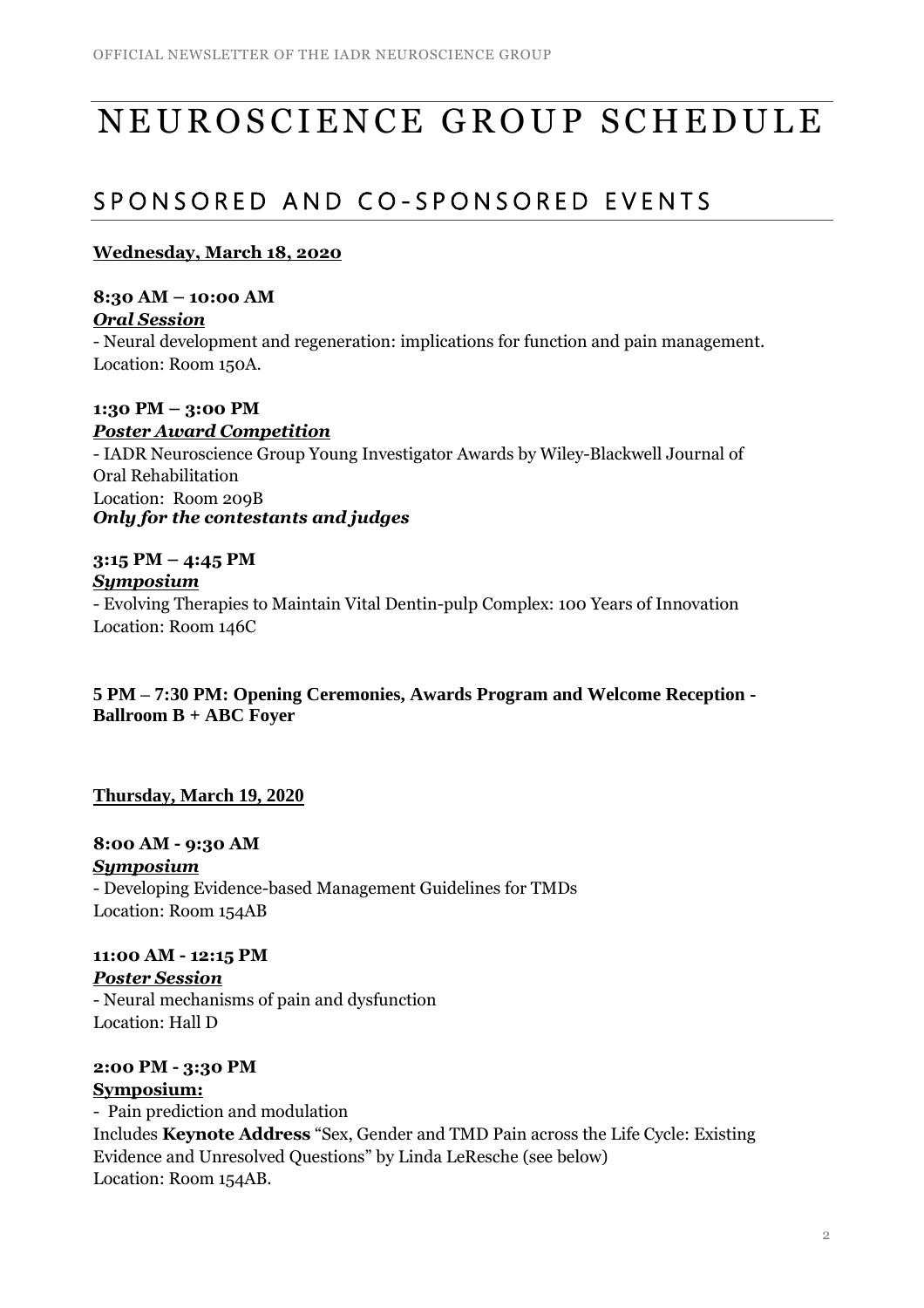**5:00 PM - 6:00 PM Business Meeting, IADR Neuroscience Scientific Group** Location: Room 154AB

**6:30 PM - Joint Reception: Neuroscience Group, INfORM and Dental Anesthesiology Group – Ticketed Event** Location: Capitol City Brewing Company (Offsite Venue)

#### **Friday, March 20, 2020**

**8:00 AM - 9:30 AM** *Symposium* - Sensory Biology of Pain and Itch: From Molecules to Behavior Location: Room 143C

**2:00 PM - 3:30 PM** *Symposium* - Neuroimaging and Dentistry: Translational Research Based on Brain Imaging Location: Room 156

**3:45 PM - 5:00 PM** *Poster Session* - Oral neural function in health and disease Location: Hall D

**Saturday, March 21, 2020** 

*Symposium (INfORM)* **8:00 AM - 9:30 AM** - Botulinum Toxin in Orofacial Pain: Does It Work? Location: Room 143C

**2:00 PM - 3:30 PM** *Symposium* - Stem Cell-based Therapies for Treatment of Chronic Orofacial Pain Conditions Location: Room 143AB

*Symposium*

- Management of Elderly Dental Patients With Cognitive and Physical Dysfunctions Location: Room 158AB

**3:45 PM - 5:00 PM** *Poster Session* - Clinical and experimental pain in humans Location: Hall D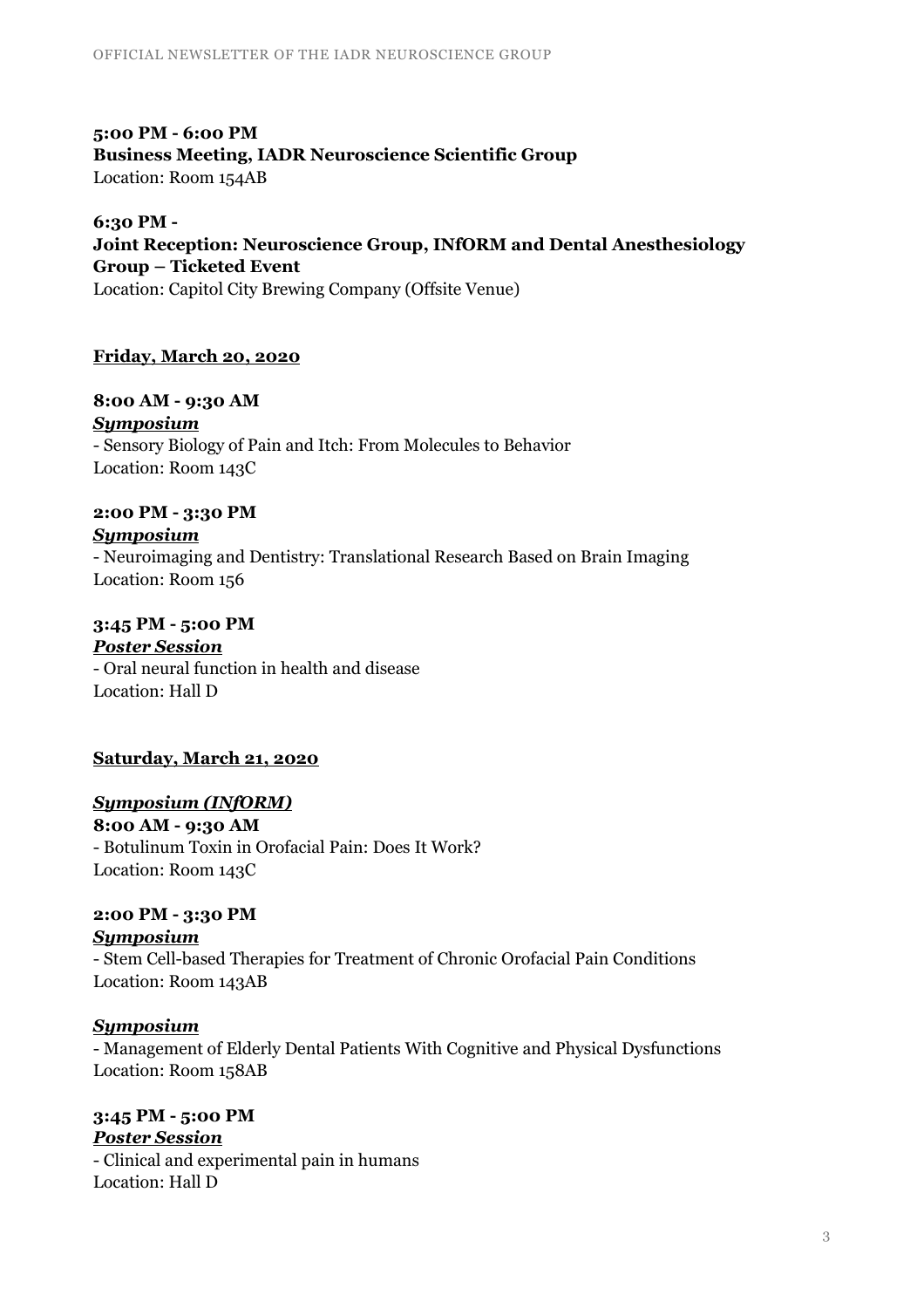#### **PROGRAM HIGHLIGHTS**

### **2020 IADR Neuroscience Group Keynote Speaker, and recipient of the 2020 Senior Investigator Award by the IADR Neuroscience Group: Linda LeResche**

It has long been known that pain in the temporomandibular region (TMD pain) is more prevalent in women than in men, and the epidemiologic evidence is clear that this prevalence discrepancy emerges during adolescence. It is also known that TMD pain is less prevalent in older persons than in middle aged adults, but at what age TMD pain prevalence begins to decline and what factors are associated with this decline remain uncertain. Although it is hypothesized that the decline in TMD prevalence is associated with the menopausal transition in women, conclusive evidence for this hypothesis is lacking. Furthermore, some research suggests that TMD pain prevalence patterns may be influenced by racial and/or cultural factors. This Keynote presentation will review evidence concerning the association of a range of biological and psychosocial factors with age- and genderspecific patterns of incidence and prevalence of TMD pain, highlighting hypotheses that deserve further exploration.



**Linda LeResche, ScD** Professor Emerita, Department of Oral Medicine Arcora Foundation Distinguished Professor in Dentistry Co-Director, TL1 Program, Institute of Translational Health Sciences University of Washington, Seattle, WA USA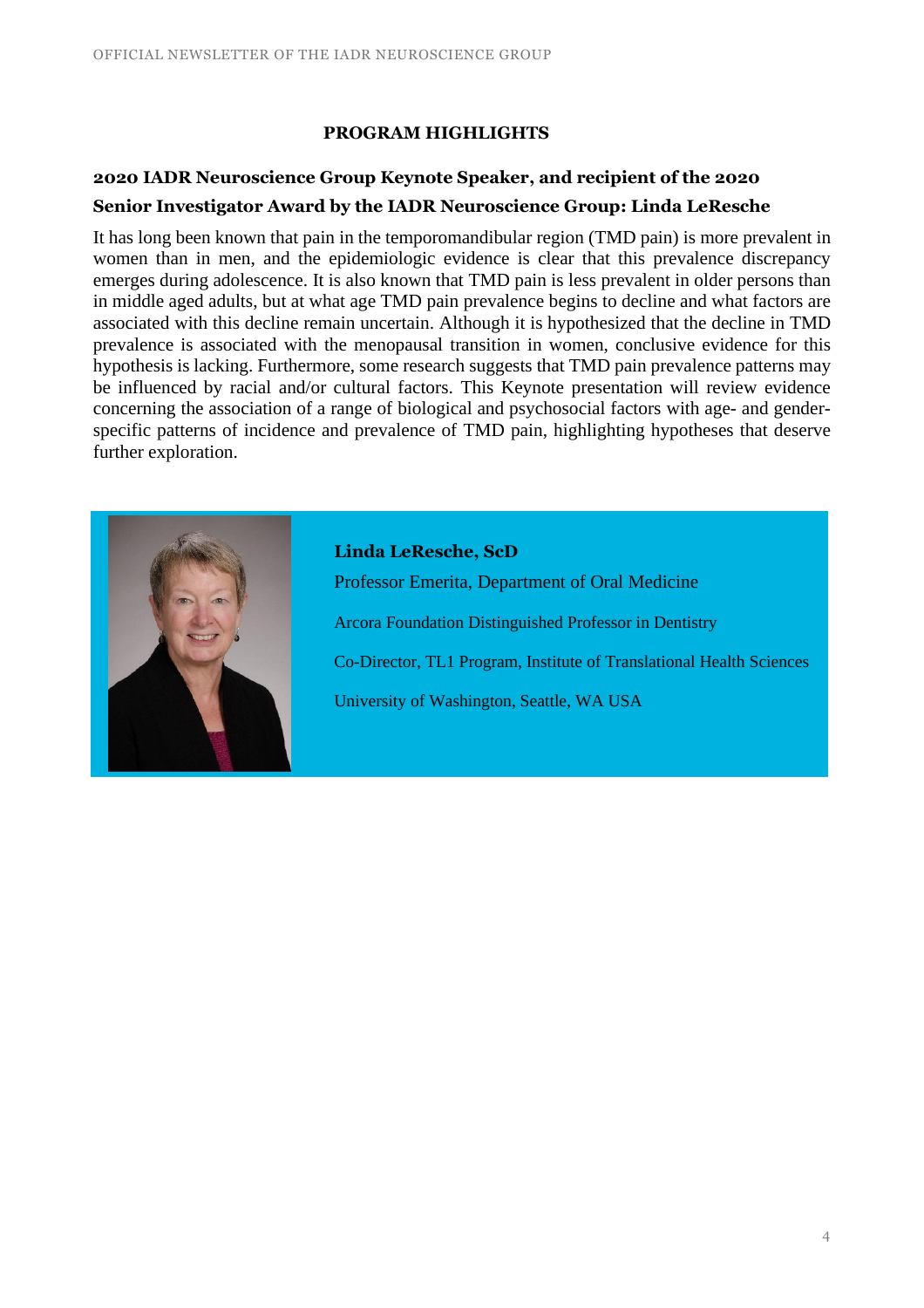#### **Young Investigator Awards**

As you know, the Neuroscience Group annually promote the "IADR Neuroscience Group Investigator Awards by Wiley Journal of Oral Rehabilitation", an award competition. In Washington DC, we will have 5 Pre-Doctoral contestants and 3 Post-Doctoral contestants. Besides presenting their posters during the regular Poster Sessions, the authors will also present for the judges in a closed session. The winners will be announced in the business meeting. Meet the contestants:

| <b>Applicant</b>       | Country              | <b>Title</b>                                                          | Category |
|------------------------|----------------------|-----------------------------------------------------------------------|----------|
| Eva Counsell           | <b>United States</b> | <b>Endogenous Pain Inhibition</b><br>Differences in Trigeminal Versus | Pre-Doc  |
|                        |                      | Non-trigeminal Body Sites                                             |          |
| Martin Kim             | <b>United States</b> | Neurokinin 1 receptor-expressing                                      |          |
|                        |                      | Second-order Neurons Mediate                                          | Pre-Doc  |
|                        |                      | Orthodontic Pain                                                      |          |
| Jeffrey Liao           | <b>United States</b> | <b>Determining Trigeminal Sensory</b>                                 |          |
|                        |                      | <b>Nuclei Location From</b>                                           | Pre-Doc  |
|                        |                      | Neuroimaging Data: Literature                                         |          |
|                        |                      | Review                                                                |          |
| Abdelrahman<br>Alhilou | Sweden               | <b>Expression of Pain-Receptors and</b>                               |          |
|                        |                      | Neuropeptides in the Human                                            | Pre-Doc  |
|                        |                      | <b>Masseter Muscle</b>                                                |          |
| Nabeel Almotairy       | Sweden               | Age-related changes in                                                |          |
|                        |                      | sensorimotor regulation of chewing                                    | Pre-Doc  |
|                        |                      | behavior in humans                                                    |          |
| Tina Imbriglio         | Canada               | <b>Music Modulates Masseter Muscle</b>                                |          |
|                        |                      | Activity and Awake Bruxism in                                         | Post-Doc |
|                        |                      | <b>Chronic Muscular</b>                                               |          |
|                        |                      | Temporomandibular Disorders                                           |          |
| <b>Sheng Wang</b>      | <b>United States</b> | Ablation of TRPV1+ afferents                                          |          |
|                        |                      | decreases periodontal bone                                            | Post-Doc |
|                        |                      | destruction in mice                                                   |          |
| Shaista Afroz          | India                | CGRP induced glial-cytokine                                           |          |
|                        |                      | expression, NFkB signalling and                                       | Post-Doc |
|                        |                      | orofacial nociception                                                 |          |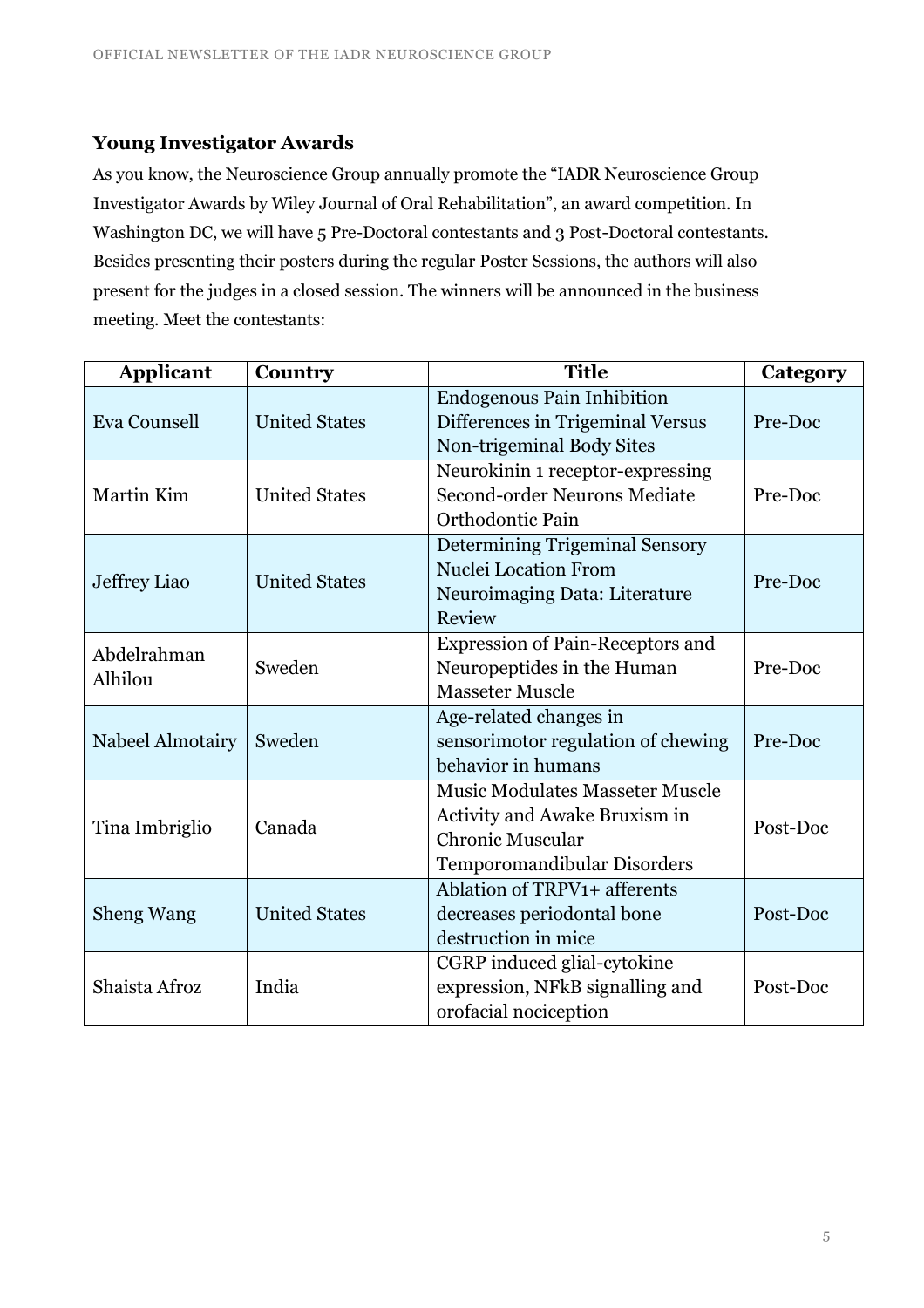

## THURSDAY - 5 - 6 PM **BUSINESS MEETING**

IMPORTANT TOPICS TO BE DISCUSSED!

Location: Room 154AB

#### **Business Meeting**

The Business Meeting (Thursday, March 19, 2020) is a key moment to make important decisions for our group.

The current officers are:

- President: Maria Pigg, Sweden
- President-Elect: Daniela Gonçalves, Brazil
- Vice-President: Aníbal Diogenes, USA
- Secretary-Treasurer: Yoshizo Matsuka, Japan
- Councilor: Osamu Komiyama, Japan
- Immediately Past President: Ashok Kulkarni, USA
- Public Relations Officer: Iacopo Cioffi, Canada (term 2019-2020)

Recently elected:

- Vice-President (term 2020-2021): Nikolaos Giannakopoulos, Germany
- Councilor (term 2020-2023): Somsak Mitrirattanakul, Thailand

Some important issues will be presented and discussed, and all members are encouraged to attend and make your voices heard. Here are some:

#### **1. Neuroscience Group Guidelines**

In 2017/18, the Group's former Constitution & Bylaws were replaced with the general IADR Scientific Groups and Networks Governing Handbook. To provide the executive officers with more detailed guidance for the management of the Group's affairs, the former governing documents were transformed into supplementing Guidelines. The proposed new Guidelines have been posted on the website since August 28, 2019, for review and critique by the members prior to being determined. The document will be up for discussion and decision in the coming Business Meeting, so if you have not already, please review the document here: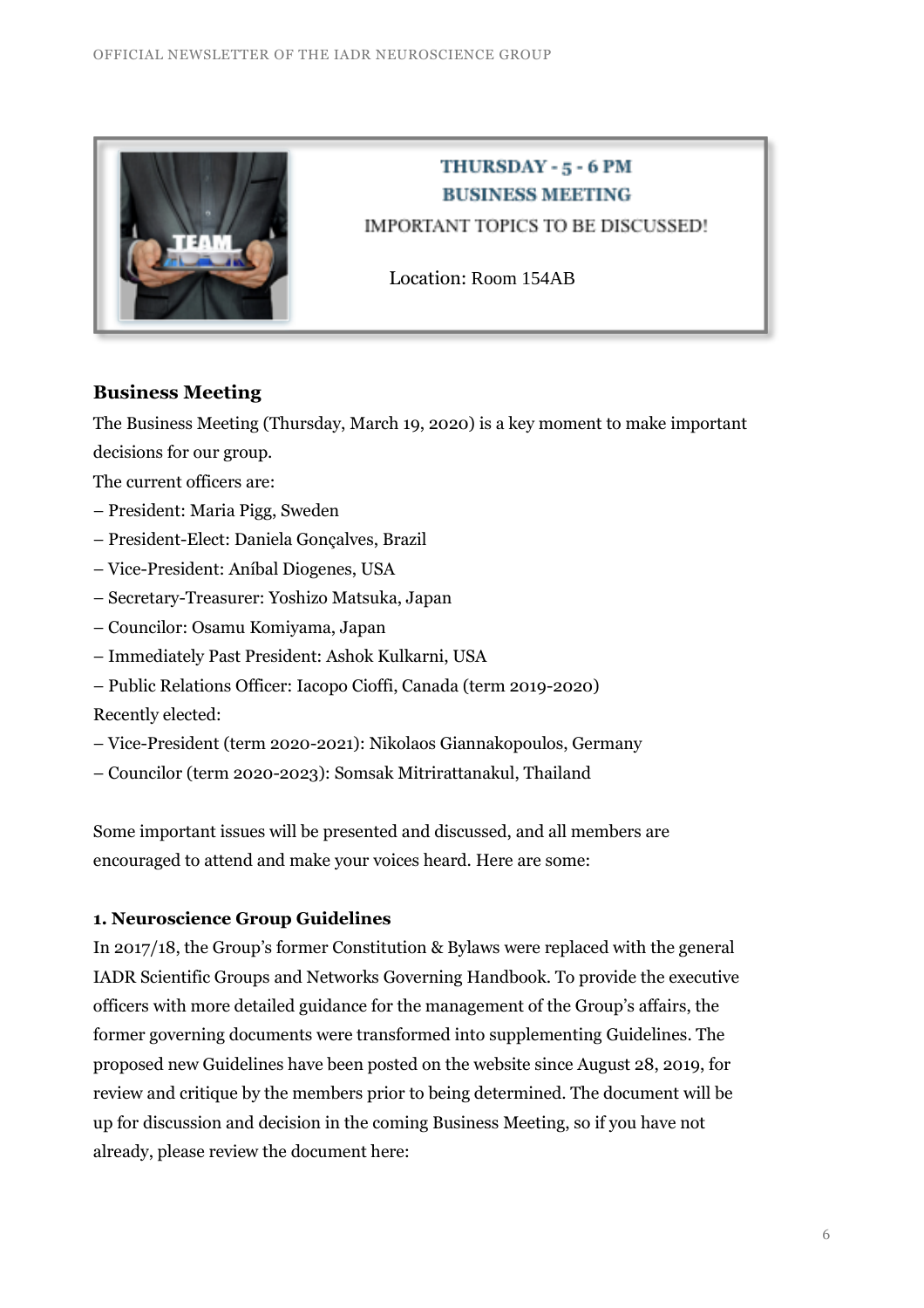### [http://www.iadr.org/Portals/69/docs/Groups/Neuroscience%20Group/NEU\\_Guideli](http://www.iadr.org/Portals/69/docs/Groups/Neuroscience%20Group/NEU_Guidelines_October2018.pdf) [nes\\_October2018.pdf](http://www.iadr.org/Portals/69/docs/Groups/Neuroscience%20Group/NEU_Guidelines_October2018.pdf)

#### **2. Nominations for new Vice-President for the term 2021–2022**

– Election due November 2020, and suggestions are welcome

**3. Nominations for and election of Public Relations Officer for the term 2020-2021.** Do you want to become Public Relations Officer? This function is under development, and this officer would be in charge of promoting the Group's activities for example by e-mail newsletters and social media posting. Volunteers with interest and skills in this area are very welcome to contact Daniela Gonçalves by e-mail  $(daniela.g. goncalves@unesp.br)$  ahead of the meeting. For young investigators, this 1 to 2-year term is an excellent way to start your "career" in a scientific group context!

#### **4. Call for new sponsors for the Senior Investigator Award**.

The Neuroscience Group are looking for a new sponsor for the IADR Neuroscience Group Senior Investigator Research Award to be able to continue this tradition. All members are welcome to contact us with suggestions. If you are interested or know of anyone (corporation) interested in supporting this award, please contact us through the e-mail: [maria.pigg@mau.se](mailto:maria.pigg@mau.se)